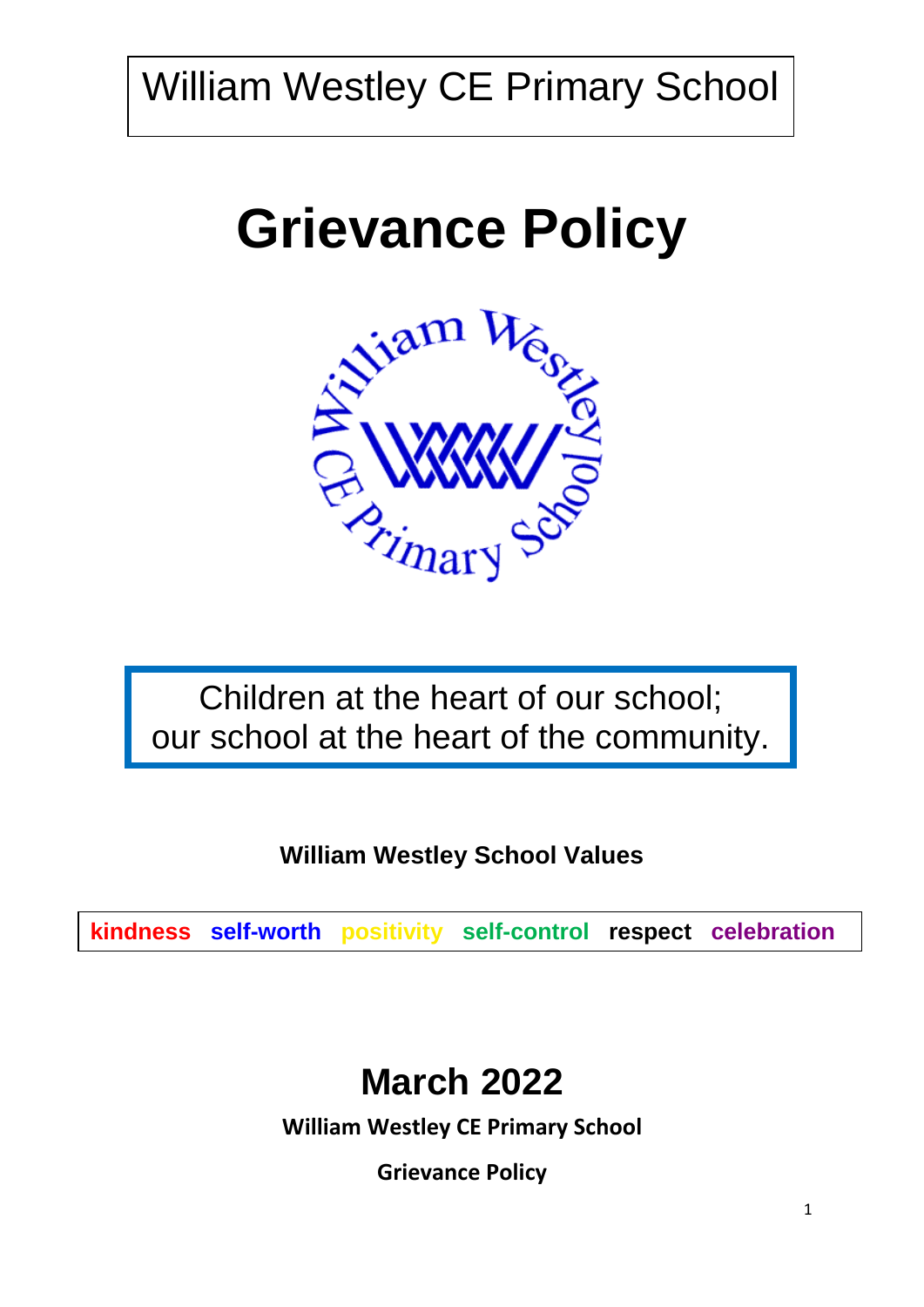## **William Westley CE Primary School**

### **Grievance Policy**

#### **Date of Full Implementation: 15th March 2022 Review date: 14th March 2023**

#### **1 Introduction**

The School's policy is to achieve fair and equitable treatment for all staff and to support the resolution of grievances in the workplace.

The procedure applies to all members of staff of the School. This procedure does not form part of any staff member's contract of employment and it may be amended at any time.

If there is no resolution of a grievance at the informal stage, this procedure recommends that staff members submit a written Notice of Grievance Form in order to have the matter dealt with formally, (see Appendix 1), although a grievance can be expressed in other ways, for example, verbally. It is important to recognise and deal with any potential grievances and seek clarification from the staff member as to whether they wish to take their complaint formally through this procedure.

Grievances, particularly once the formal process is invoked, can be extremely time- consuming, distracting and emotionally fatiguing for all parties involved. At worst, an adverse consequence could be the deterioration of teaching and care provision for students at the school. Therefore, it is the School's policy to follow this procedure on fastest timings. Delays in submission of the appropriate documentation, by either party, should be avoided at all costs and every effort should be made to conduct interviews and summarise reports as quickly as possible.

#### **2. Scope**

The procedure may be used for concerns relating to the staff member's own work, contract of employment or working relationships with colleagues.

NB: Grievances concerning issues that are more than three months old will not usually be considered unless related to a current issue or there are exceptional circumstances.

#### **2.1 Procedures**

The procedure may not be used for grievances regarding: disciplinary action termination of employment National Insurance, Income Tax or pensions pay performance capability/performance appraisal harassment and bullying or whistleblowing (unless the staff member is directly affected by the matter in question or where the member of staff believes they may have been victimised for an act of whistleblowing). These are all covered by separate procedures. For all school policies and procedures, please visit: [www.williamwestley.cambs.sch.uk](http://www.williamwestley.cambs.sch.uk/)

A member of staff cannot raise a grievance on the same grounds they have cited in an earlier appeal/grievance heard under any other policy. This procedure cannot be used to lodge a complaint about the outcome of any other formal procedure which has its own appeal process.

2 This procedure does not apply to grievances submitted by former members of staff. The School reserves the right to deal with such grievances as it deems appropriate.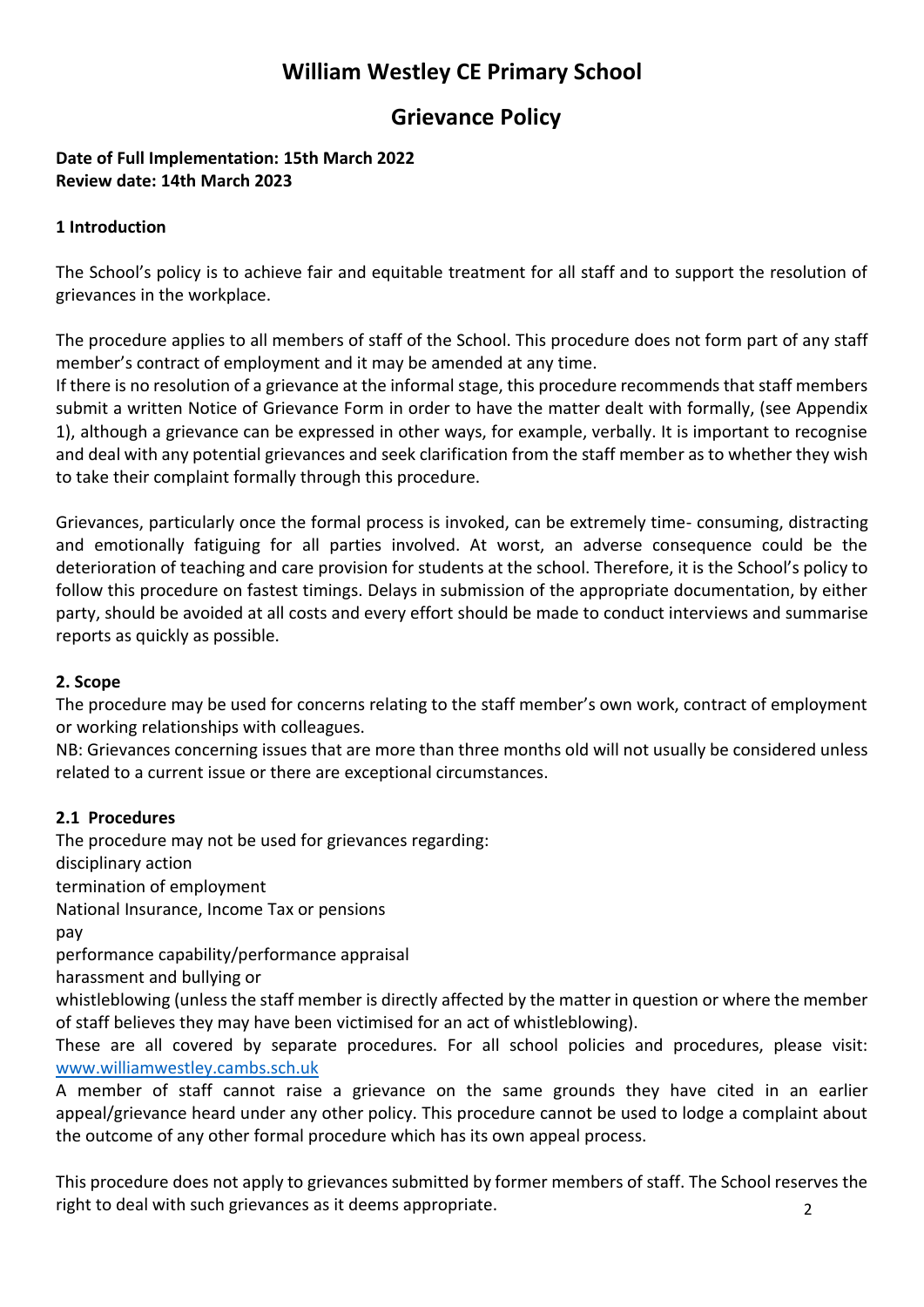#### **3. Roles and responsibilities**

By their nature, grievances are internal matters and may involve a number of people. It is not possible, nor desirable, given the emphasis upon dealing informally with grievances, to prescribe specific roles. However, the following broad guidelines may be helpful.

#### **3.1 The Headteacher or Senior Member of Staff**

The Headteacher or a nominated member of the Senior Leadership Team (SLT), provided they are not the subject of the grievance, will consider the grievance at the formal stage.

#### **3.2 Chair of Governing Board**

Where the Headteacher is the subject of the grievance, the Chair of Governors will assign an appropriate Governor who has not been directly involved in the matter to oversee the grievance procedure.

#### **3.3 Investigating Officer**

Where an investigation is deemed appropriate at the formal grievance stage (see Section 5.1), in some instances, an Investigating Officer may be appointed. The Investigating Officer will be responsible for collecting and presenting all the facts concerning the grievance in an Investigation Report. It is important that the Investigating Officer has not been directly involved in the matter.

#### **4. Informal Resolution**

Most grievances can be resolved quickly and informally through discussion. If a member of staff has a grievance that involves another member(s) of staff, they should firstly endeavor to resolve the matter informally by approaching the person(s) involved and, if necessary, request the involvement of their line manager. If the grievance is about their line manager, they should speak informally to a more senior member of staff. This allows for problems to be resolved quickly and normal working relationships to resume.

Staff members should be able to demonstrate that they have made every effort to discuss the issue(s) informally before the formal procedure is invoked.

It may be appropriate to explore the use of mediation, depending on the nature of the grievance. This may involve the appointment of an impartial mediator. Mediation services are available via Herts for Learning.

#### **5. Formal grievance procedure**

Where a member of staff's grievance remains unresolved after the informal stage, they should submit a written Notification of Grievance Form (see Appendix 1). The formal grievance will not proceed unless the staff member has submitted their grievance in writing, clearly stating the nature of their grievance.

When submitting a grievance, the member of staff should give as much detail as possible, including what outcome they are looking for. Evidence that the informal stage has been undertaken should also be submitted at this stage. Where this has not happened, the aggrieved party should explain clearly why they did not feel able to go through the informal stage.

Grievances concerning issues that are more than three months old will not usually be considered unless they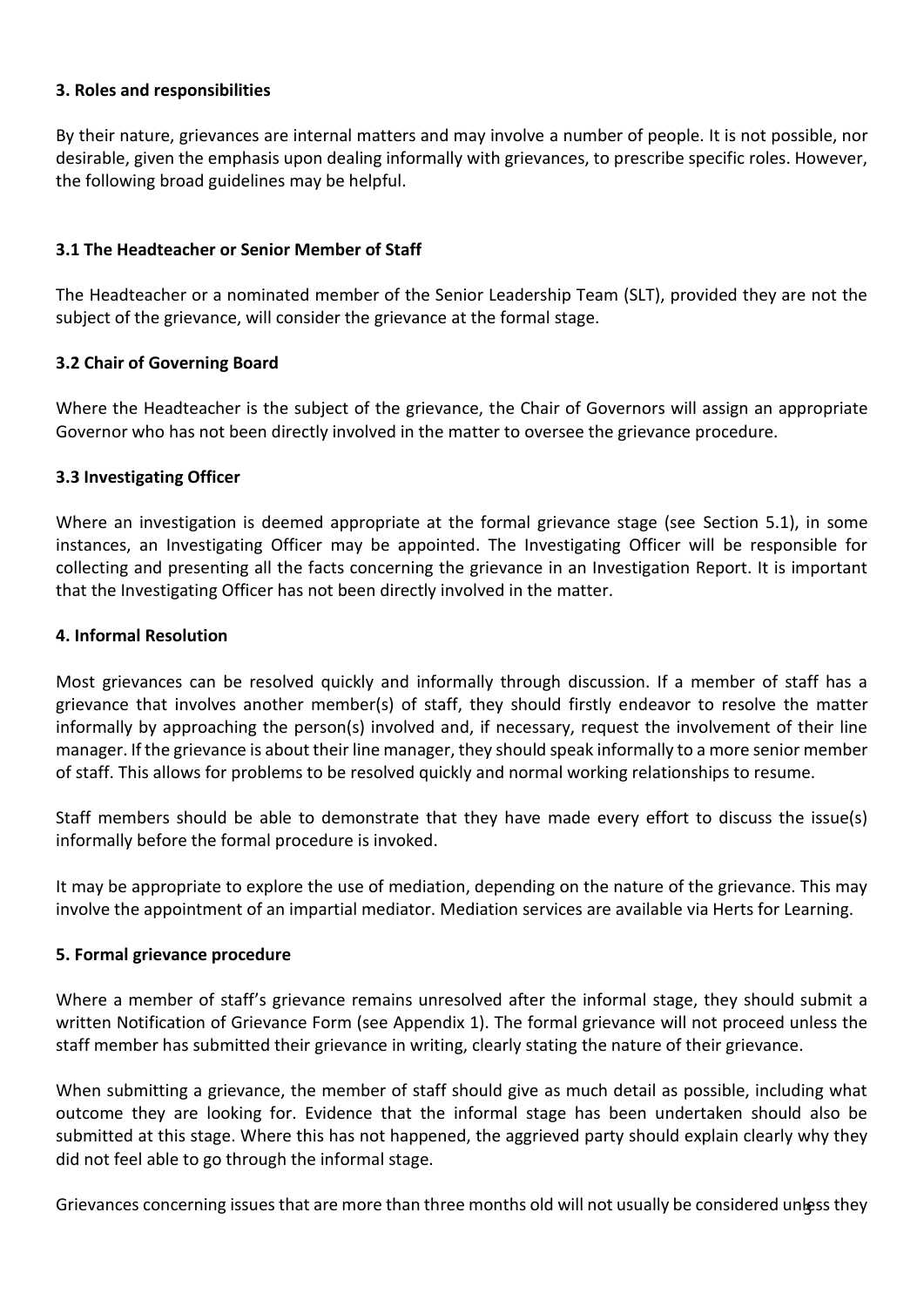are related to a current issue or there are exceptional circumstances.

#### **5.1 Formal Grievance Hearing**

The Headteacher, a nominated member of the SLT, or the appointed Governor (if the grievance concerns the Headteacher, will arrange a meeting within 5 school days of receiving the Notification of Grievance Form, to discuss the grievance with the member of staff. The purpose of the grievance meeting is for the member of staff to explain their grievance and to explain how the grievance may be resolved.

The person dealing with the grievance will then take all necessary steps to investigate the matter appropriately (which may include appointing an Investigating Officer – see 3.3). The timing and nature of any investigation will differ depending on the content of the grievance. It is at the discretion of the Headteacher, nominated SLT member or appointed Governor to decide what is appropriate in each case. Where the investigation takes longer than originally specified, the Headteacher, nominated SLT member or appointed Governor will keep the member of staff informed.

At the end of the investigation, a decision will be reached as soon as reasonably practicable and the staff member will be informed in writing by the Headteacher nominated SLT member, or appointed Governor (the "Outcome Letter"). This letter will detail the investigation undertaken, the decision and the reason(s) for the decision.

#### **5.2 Appeal**

Members of staff have the right of appeal against the outcome of their grievance. At the discretion of the School, the appeal may be a complete re-hearing of the matter or it may be a review of the fairness of the original decision in the light of the procedure that was followed and any new information that may have come to light.

Any member of staff who wishes to appeal the outcome of their grievance should do so in writing to the Headteacher (or the Chair of Governors, if the Headteacher is the subject of the grievance) within 5 school days of receipt of the Outcome Letter, clearly stating the grounds for appeal.

The Appeal will be heard by an appropriate individual, or panel of individuals, who have not been directly involved in the matter. New evidence will only be considered if relevant and there is a good reason why this had not been included as part of the original grievance meeting. No new grievance(s) may be added to the proceedings.

The Appeal hearing will take place without unreasonable delay. The decision of the Appeal hearing will be final. It will be confirmed to the member of staff in writing within 5 school days of the hearing or as soon as reasonably practical.

The decision at the Appeal is final. There are no further hearings.

#### **6. Right to be accompanied**

A member of staff has the right to be accompanied and supported, at any formal stage of the procedure, by a work colleague or an accredited professional association/trade union representative.

The staff member should give advance notice if they are to be accompanied and advise the Headteacher or nominated SLT member or Appeal organiser by whom. If a professional association/trade union or work colleague is unavailable at the agreed time of any meeting,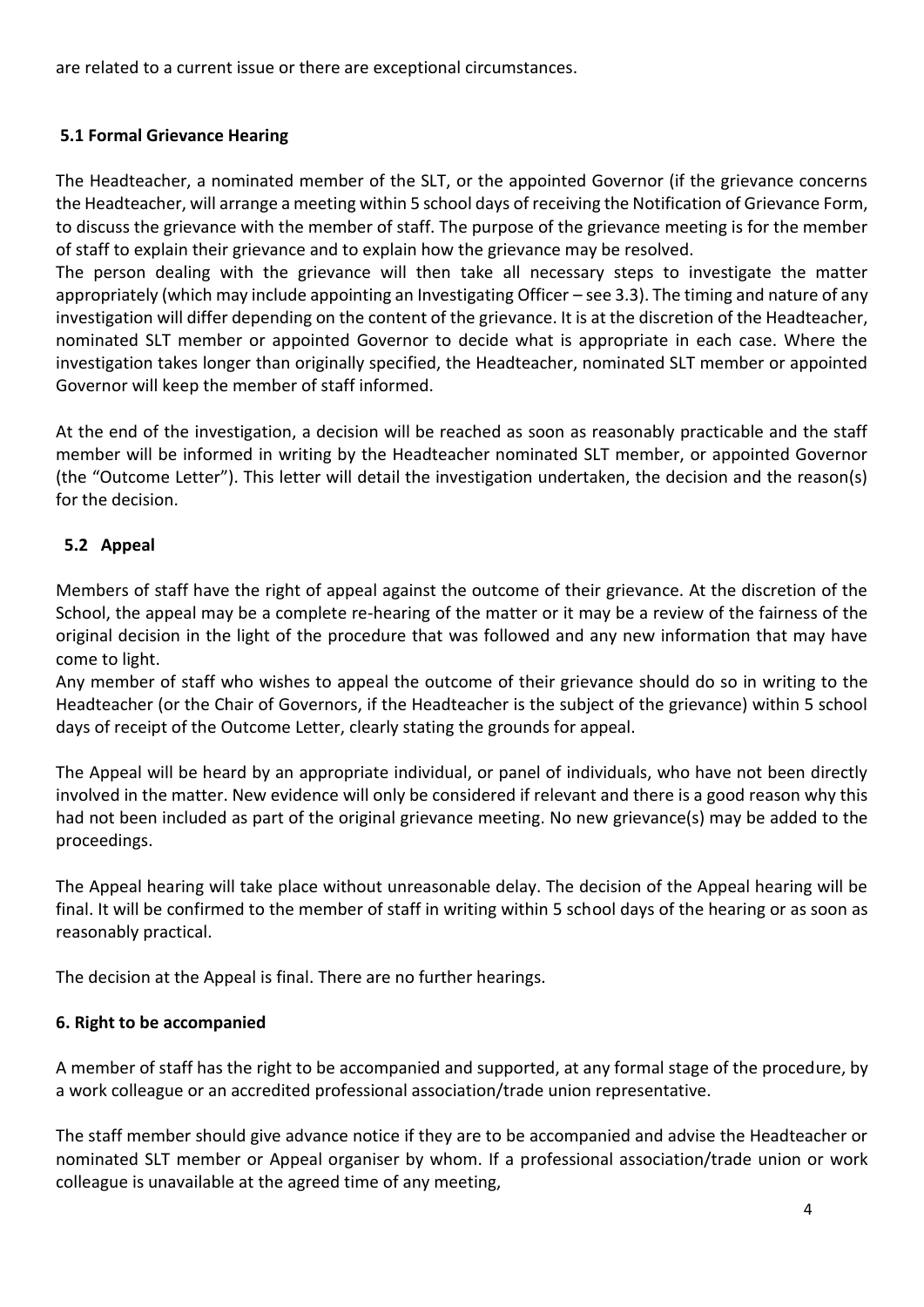the member of staff should contact the Appeal organiser immediately to rearrange for a time that is mutually convenient. Any postponement should not normally extend beyond 5 school days.

Repeated postponement of the Grievance meeting or Appeal hearing by the staff member will result in the grievance being considered vexatious and then dismissed.

#### **7. Overlapping disciplinary and grievance issues**

If a staff member raises a grievance whilst subject to disciplinary and/or capability proceedings it will not prevent the School from continuing with or concluding these processes, other than in exceptional circumstances, and entirely at the School's discretion.

#### **8. Collective grievances**

Where a group of members of staff raise a grievance regarding the same subject matter, this may be heard as a collective grievance at the School's discretion.

#### **9. Vexatious, malicious and frivolous grievances**

All grievances will be taken seriously, but only those which raise a legitimate or genuine concern will be heard or investigated. The Headteacher or Chair of Governors will not consider any frivolous or vexatious grievances or any repeat grievances which have already been formally considered and upon which a decision has been made. Evidence of malicious grievances will result in formal disciplinary proceedings.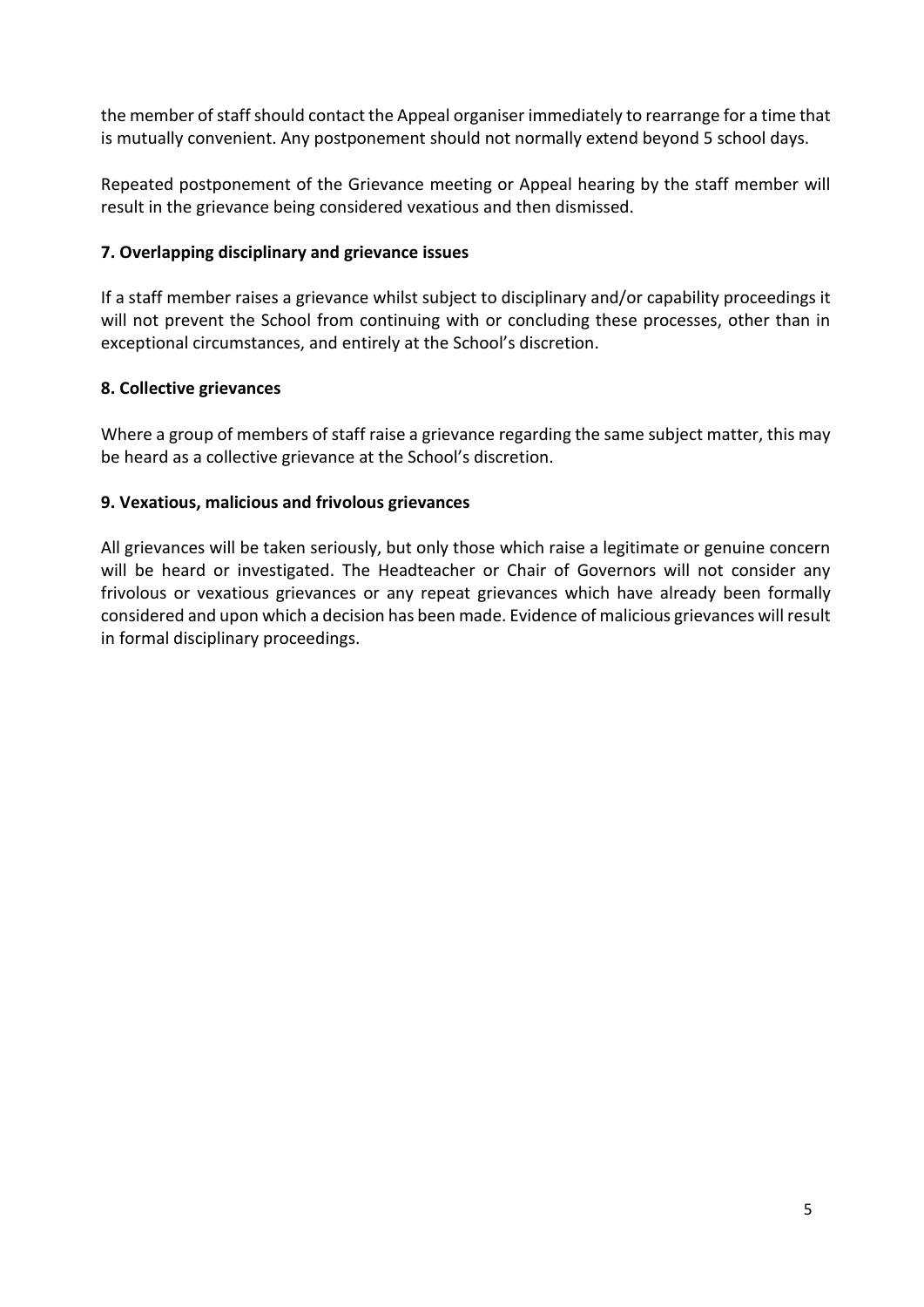#### **Appendix 1 – Staff Member's Notification Of Grievance**

This form should be used to submit a grievance in accordance with the formal grievance procedure, adopted by the Governing Board of your School.

You should complete the form and hand it to your line manager (or the Headteacher if yourline manager is the subject of your grievance, or the Chair of Governors if the Headteacheris the subject of your grievance). You are advised to keep a copy.

| Name:                                                                                                                                    | School:                                                                               |
|------------------------------------------------------------------------------------------------------------------------------------------|---------------------------------------------------------------------------------------|
| Post Held:                                                                                                                               |                                                                                       |
| Describe briefly:                                                                                                                        |                                                                                       |
| a)<br>your complaint including any relevant evidence: facts, dates and names of<br>individuals involved, copies of correspondence, etc.) | The nature of your grievance (this should include a full description of the nature of |
| b) On what date did you first raise your grievance, and with whom?                                                                       |                                                                                       |
| What action has been taken on your grievance at the informal stage?<br>C)                                                                |                                                                                       |
| d) What outcomes are you seeking? (Please detail actions you would like taken to<br>resolve the situation)                               |                                                                                       |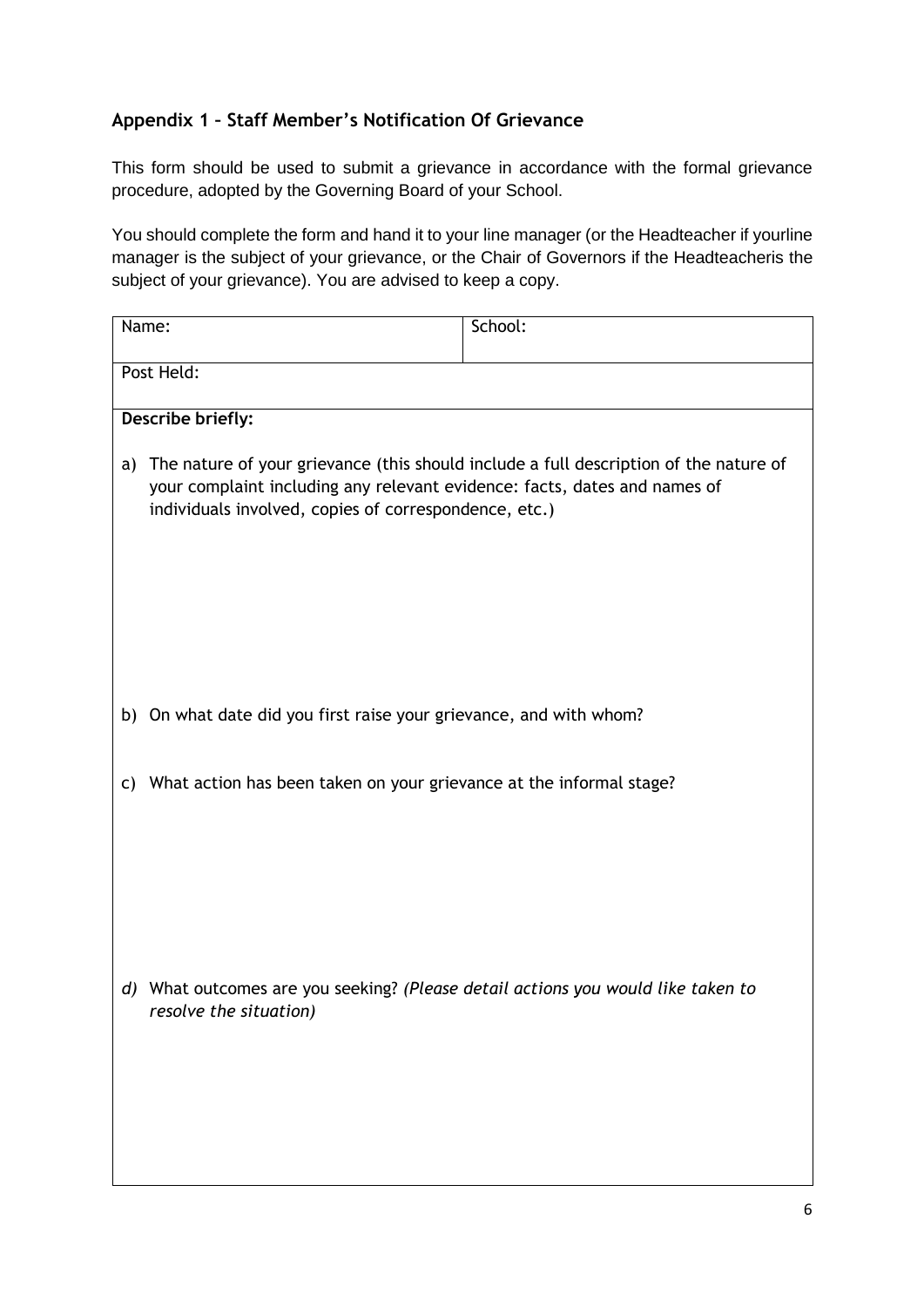|         | e) Are you interested in exploring a resolution through mediation? |
|---------|--------------------------------------------------------------------|
| Signed: |                                                                    |
| Dated:  |                                                                    |